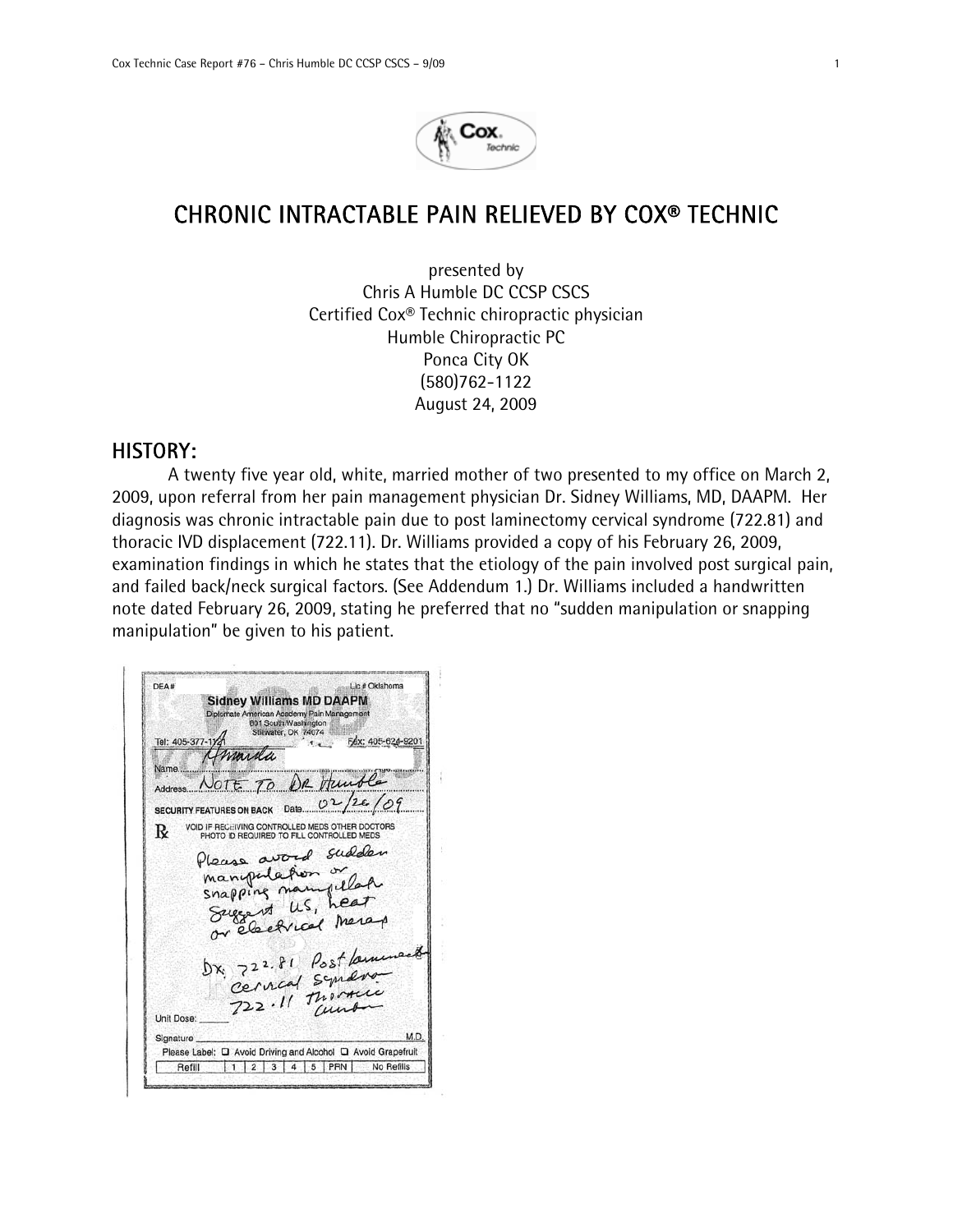This patient was well aware of her medical situation. At age nineteen, she had lifted something overhead and experienced left shoulder pain. When she went to the local emergency room the examining doctor told her she had pulled a muscle in her shoulder and would be fine. She experienced neck and shoulder pain off and on for three or four years. The pain would switch from her left to her right shoulder depending on her activity level. She was working as a medical transcriptionist at the time. In January 2008 she sought treatment at a local chiropractic office. The doctor treated her with HVLA manipulation and EMS and heat. The patient states that the first treatment made her feel better but on subsequent visits she would feel worse after the treatment. After a series of treatments the DC referred her for an MRI which showed a bulging disc at C5/C6. He then referred her to a spinal surgeon. An orthopedist performed the C5/C6 fusion in May 2008. The surgeon advised her to seek additional treatment for the pain when he dismissed her. She sought care from a pain management physician and physical therapist.

 An examination and X-Rays were done at the author's office on March 2, 2009. On our intake form of March 2, 2009, her chief complaint was "fibromyalgia; retroverted spondylolisthesis of L4 on L5, post cervical discectomy and fusion and chronic pain". Her pain drawing covered the spine, her left leg to her foot and both shoulders. She stated that her main complaint was constant back pain with occasional left leg pain. At that time she rated her pain an eight on a VAS from one to ten. Within the past twenty four hours she had taken morphine, hydrocodone, Cymbalta and Lyrica. She had a lumbar MRI done on February 25, 2009, which revealed a T11-12 disc bulge mildly effacing the thecal sac.

# EXAMINATION:

Physical:

 On examination she stood 5'2" tall, weight was 150 lbs, with a resting pulse of 104 bpm and blood pressure of 113/76. Cervical range of motion in flexion was 60 d, extension 40 d, right rotation 60 d, left rotation 45 d. Pain was noted in the mid thoracic area on flexion and left rotation. Cervical compression produced pain at T6. Lumbar range of motion was 70 d on flexion, 20 d on extension, right lateral flexion was 30 d, left lateral flexion was 40 d. Low back pain was elicited on all movements at the end range. Right and left shoulder ranged of motion was within normal limits without pain. Joint dysfunction/fixation was noted at C1/C2, T3/T4/T5, T9/T10, and L3/L4/L5. Prone leg length demonstrated a right short leg of 3/8 inch. (See LETTER TO REFERRING PHYSICIAN – Addendum 2. Note: Such letters are excellent to share our care with colleagues.)

### Imaging:

 AP and lateral lumbar X-Rays revealed an anterior sacral base with extension subluxation of L4 on L5, a 4 mm left short leg, right lateral flexion subluxation of L4 on L5. There was no evidence of the spondylolisthesis she thought she had. The lateral cervical film demonstrated the anterior fusion of C5/C6 with mild hypo lordosis.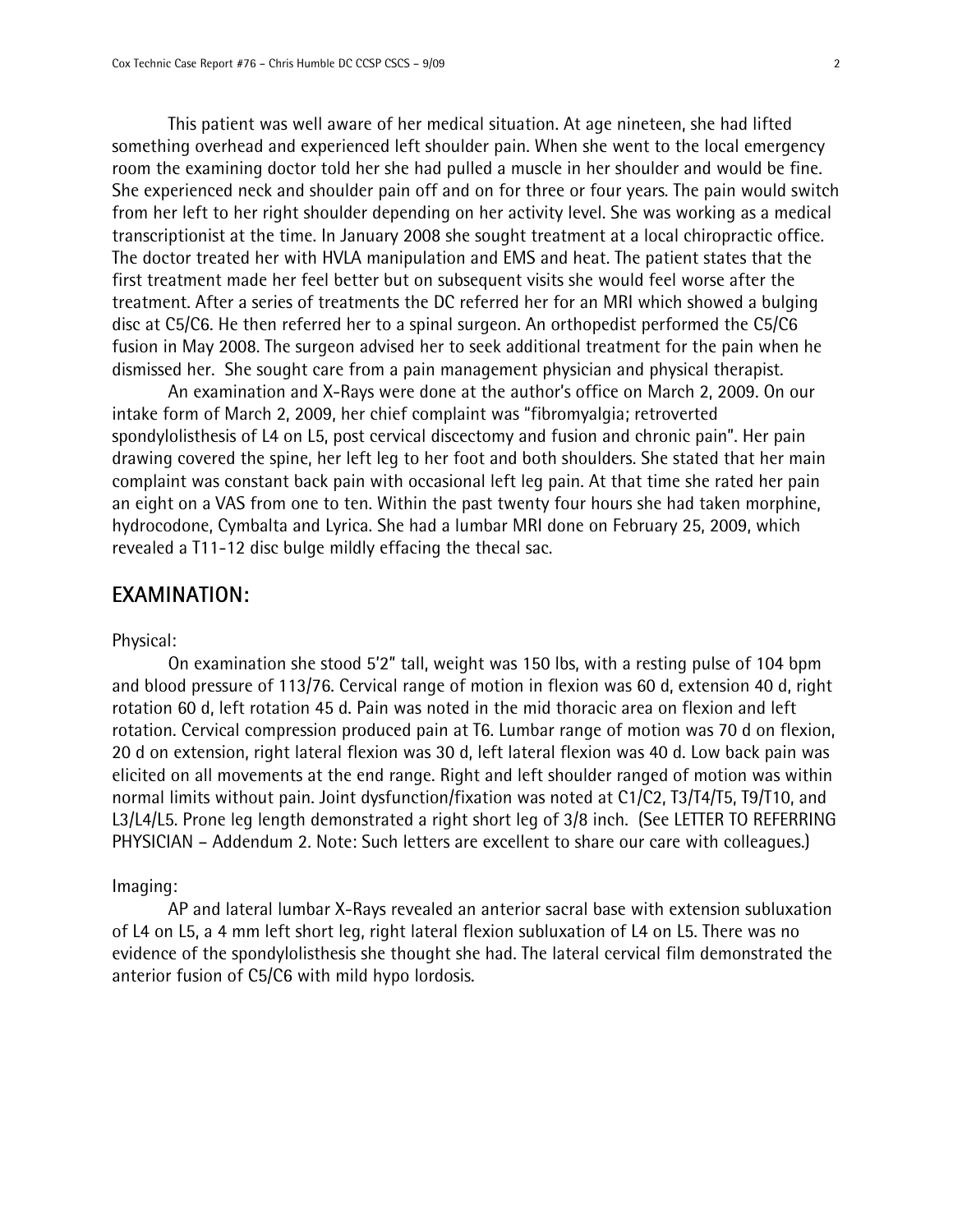

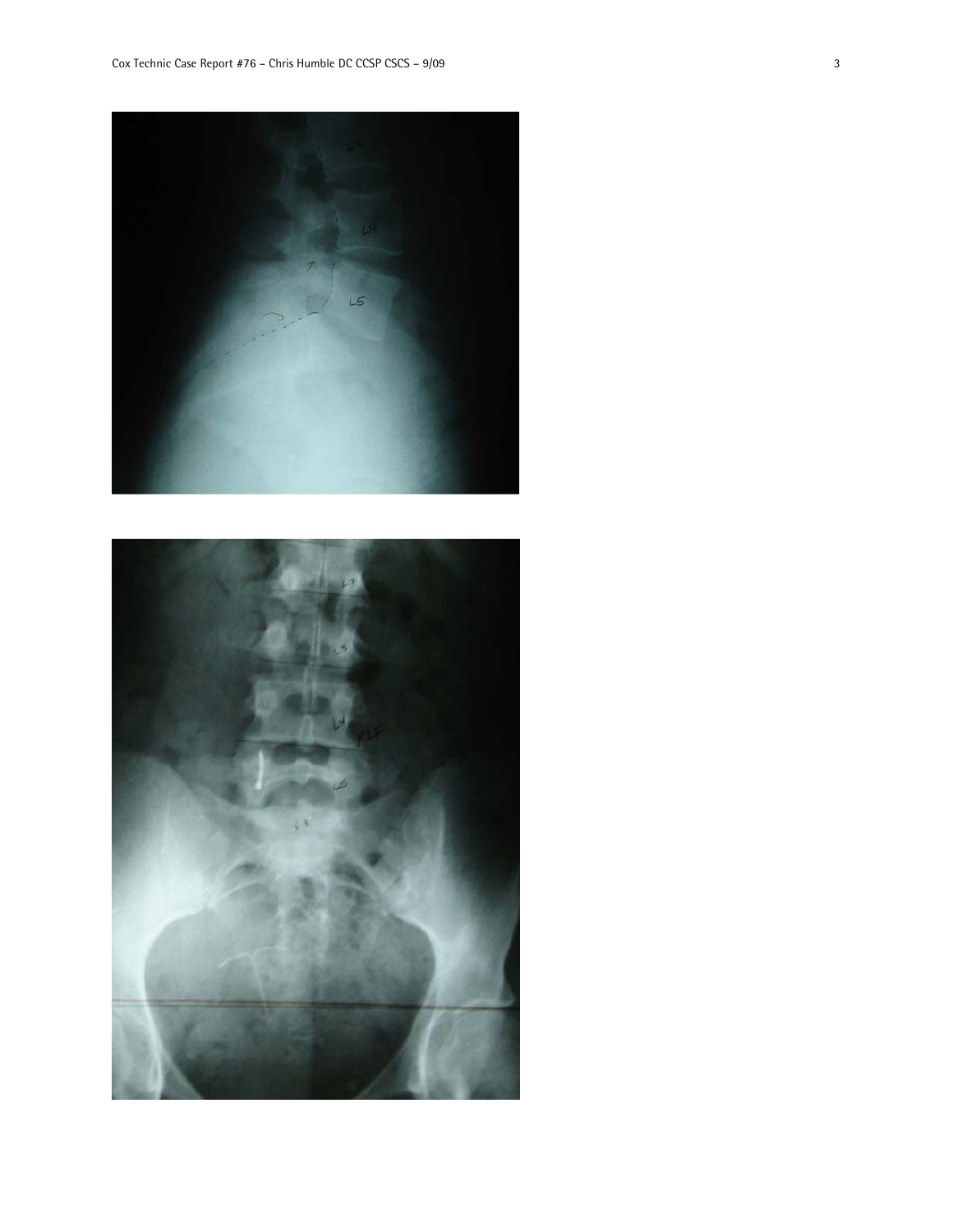

(See Addendum 3 – MRI Report – for more information.)

## TREATMENT:

 After reviewing the patient's examination and radiographic findings with her and explaining the rationale behind the treatment, a series of treatments were begun the day following the examination. Treatment was performed on the seventh generation Cox® Table by Track Corporation. This allowed the doctor to perform long y axis decompression while applying a small steady force into the areas of joint dysfunction. No forceful HVLA thrusts were given to this patient. The treatment was well tolerated and the patient expressed some relief after the first treatment. The patient was given Cox® exercises one through three initially and graduated quickly to one through seven and flexion/extension stretches on a stability ball. Glucosamine sulfate and chondroitin sulfate in the form of Discat Plus were to be taken daily. Electrical muscle stimulation in the form of interferential therapy and moist heat were applied after the Cox® spinal decompression in the office.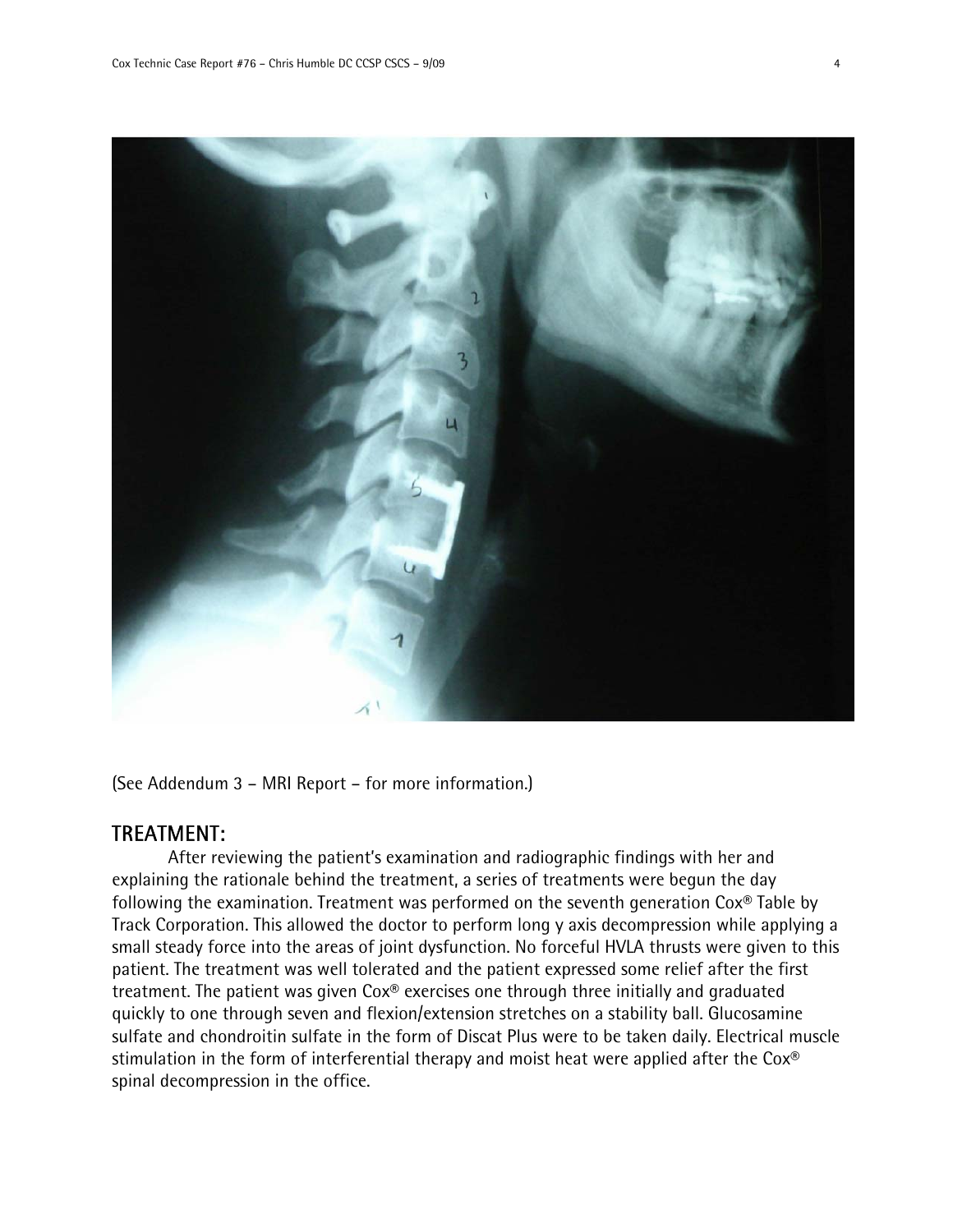On her second visit, this patient stated she felt better and had slept well for the first time in months. On her seventh treatment this patient brought a note from Dr. Williams which reads, "Your treatments are helping. Thank you very much."

Lic # Oklahoma DEA# **Sidney Williams MD DAAPM** Diplomate American Academy Pain Management 801 South Washington Stillwater, OK 74074 Tel: 405-377-112 Fax: 405-624-9201 Name Address U3 SECURITY FEATURES ON BACK Date. R Unit Dose: M.D. Signature No Substitution O Do Not Refill Q Please Label Q No Refilis Refill  $2 \ 3 \ 4 \ 5$  PRN  $\overline{1}$ 

A total of ten treatments were given over a period of six weeks. This patient was released from active care and told to return for evaluation and/or treatment if her symptoms returned. On July 1, 2009, she returned for follow up stating her pain had returned although not to its previous level. One week later she stated that she was feeling much better again and had resumed doing her stretching and strengthening exercises at home.

## SUMMARY:

 Overall this patient was very satisfied with her care. This was a challenging case that until three years ago when I started doing the work with the new Cox® Tables would have been very difficult to treat. (I have been in practice for twenty three years.) The addition of long y axis decompression and the ability to manipulate under distraction is a powerful tool.

Respectfully submitted, Chris A. Humble DC, CCSP, CSCS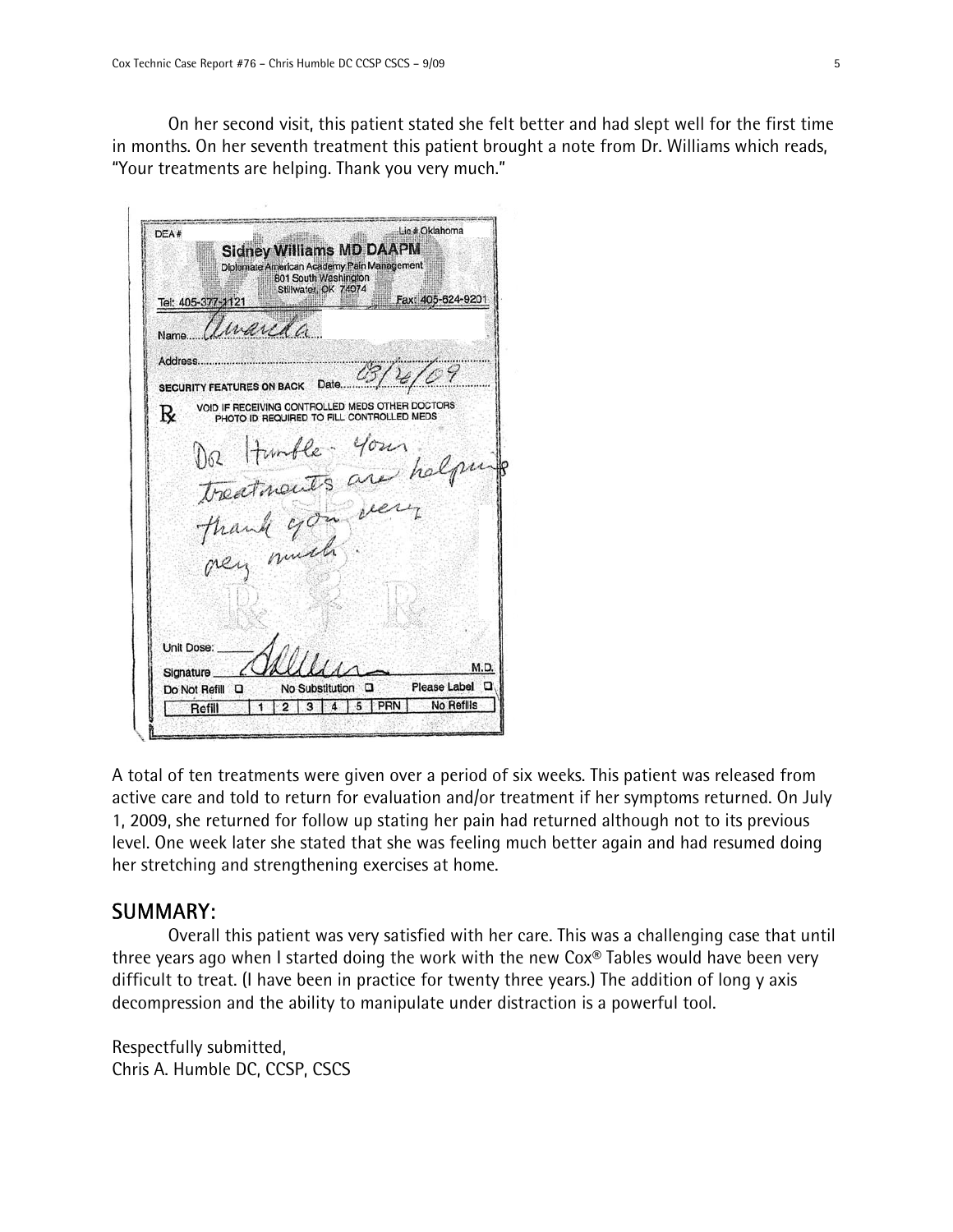## ADDENDUM 1 - Examination by MD

DOB:  $P^{max}$ SSN:  $\frac{1}{2}$  $\rightarrow$ Exam Late: February 26, 2009 Page 1 of 2

### **HISTORY/PHYSICAL**

Sidney Williams MD

Opiate Agreement and Consent and Therapy Plan: Completed 09/23/2008 and in the chart/with application packet

**Chief Complaint:** Chronic Intractable Pain

#### **Interval History:**

Was seen by

neurosurgeon, and is scheduled to see again. Improved analgesia, activities of daily living, quality of life w/o adverse effects or side effects.

#### History:

This 25 year-old white female has chronic intractable pain due to cervical postlaminectomy cervical syndrome. Her first date of service at this clinic was 09/23/2008. The etiology of the pain involves postsurgical pain, and failed back/neck surgerical factors. Likely the pain was permanent before the surgery. In fact of the surgery she was told she had fibromyalgia by the su She says that the pain when he distributed her neck for the pain (?fibromyalgia.) a fire<br>treatment for the pain when he distributed her, she says. The pain (?fibromyalgia.) a fire . He did advise her to seek additional of Ponca City, Ok for a time was her primary care physician but left that community causing the patient to seek care at this clinic with this doctor.

The pain is severe, as high as 8 on 0/10 numeric rating scale. Radiates down her legs in a sciatic pattern. Constant, worsened by bending lifting sitting, standing, and lifting. Throbbing, tingling, burning, and numbness are descriptors used by the patient to describe the pain.

#### PSFB/Allergies:

Family history of diabetes, heart disease, strokes. Social history is negative for use of tobacco, ETOH, and coffee. Married. Surgical history of tonsillectomy, csections, and neck surgery. Results Drug Screen1: Negative for abuse of street drugs since first visit on 09/23/2008. Aberrant Rehavior Assessment: Negative Morphine Blood Level drawn on 01/29/2009. No allergies.

#### Review of Systems: Except as specified elsewhere above, the ROS is negative. Pertinent negatives below:

| Psychiatric:      | No depression or signs or symptoms of bipolarity, anxiety symptoms |  |
|-------------------|--------------------------------------------------------------------|--|
| Hematologic:      | No fatique, night sweats, loss of appetite                         |  |
| Cardiovascular:   | No chest pain, dyspnea, PND, orthopnea, palpitations               |  |
| Dermatological:   | No redness, cyanosis, rashes, itching., bruises                    |  |
| Neurological:     | No nightmares, confusion, disorientation, drowsiness.              |  |
| Endocrine:        | No abnormal sweating, hot-cold intolerance                         |  |
| Respiratory:      | No cough, sucring, dyspnea at rest or with exertion.               |  |
| Immunologic:      | No allergic symptoms or infections                                 |  |
| Constitutional:   | No weight gain or loss. Alert. Oriented                            |  |
| <b>HEENT:</b>     | No tinnitus, epistaxis, slurred speech, aphasia,                   |  |
| Gastrointestinal: | No dysphagia, constipation, melena                                 |  |
| Genitourinary:    | No hesitancy, dysuria, frequency, incontinence, bleeding           |  |
| Musculoskeletal:  | No cleaus, twitching, or change in strength                        |  |
|                   |                                                                    |  |

#### Medications:

MSER ISmgTID Cymbalta 60m daily Lyrica 150mg HS HC 7.5/325 one BID Physical Therapy for EMB US for neck pain in Ponca City Moist Heaticold QID pro at home.

#### **Examination:**

| Vital Signs:       | 106/76 P88 R16 Ht 62 Wt 150                                                                                 |
|--------------------|-------------------------------------------------------------------------------------------------------------|
| <b>HEENT:</b>      | PEERL, EOMI, normocephalic, nasal septum midline, pharynx normal                                            |
| Neck:              | Full motion, w/o JVD, bruits, masses                                                                        |
| Neurological:      | Alert, oriented, DTRs and Cranial Nerves intact. SLR negative. Romberg negative                             |
| Lungs:             | No rales rhonchi. Lungs CTA.                                                                                |
| Chest              | AP diameter WNL, nontender.                                                                                 |
| Abdomen:           | Lean, w/o masses, magaly, hemias, w/ normal bowel sounds                                                    |
| Cardiovascular:    | \$1, \$2, PMI in 5 <sup>h</sup> ICS, MCL on the left. W/c murner, Good peripheral pulses                    |
| Psychiatric:       | No depression or anxiety symptoms                                                                           |
| Back:              | Full range of metion w/o tenderness w/o scoliosis                                                           |
| <b>Extremities</b> | Restricted ROM and tenderness in the left shoulder with some allodynia left arm. No erytherma, or clubbing. |
| Skm:               | Large surgical vertical scar left of midline nack w/o jaundice, skin lesions, or loss of turgor             |
| Gait:              | Ambulatory                                                                                                  |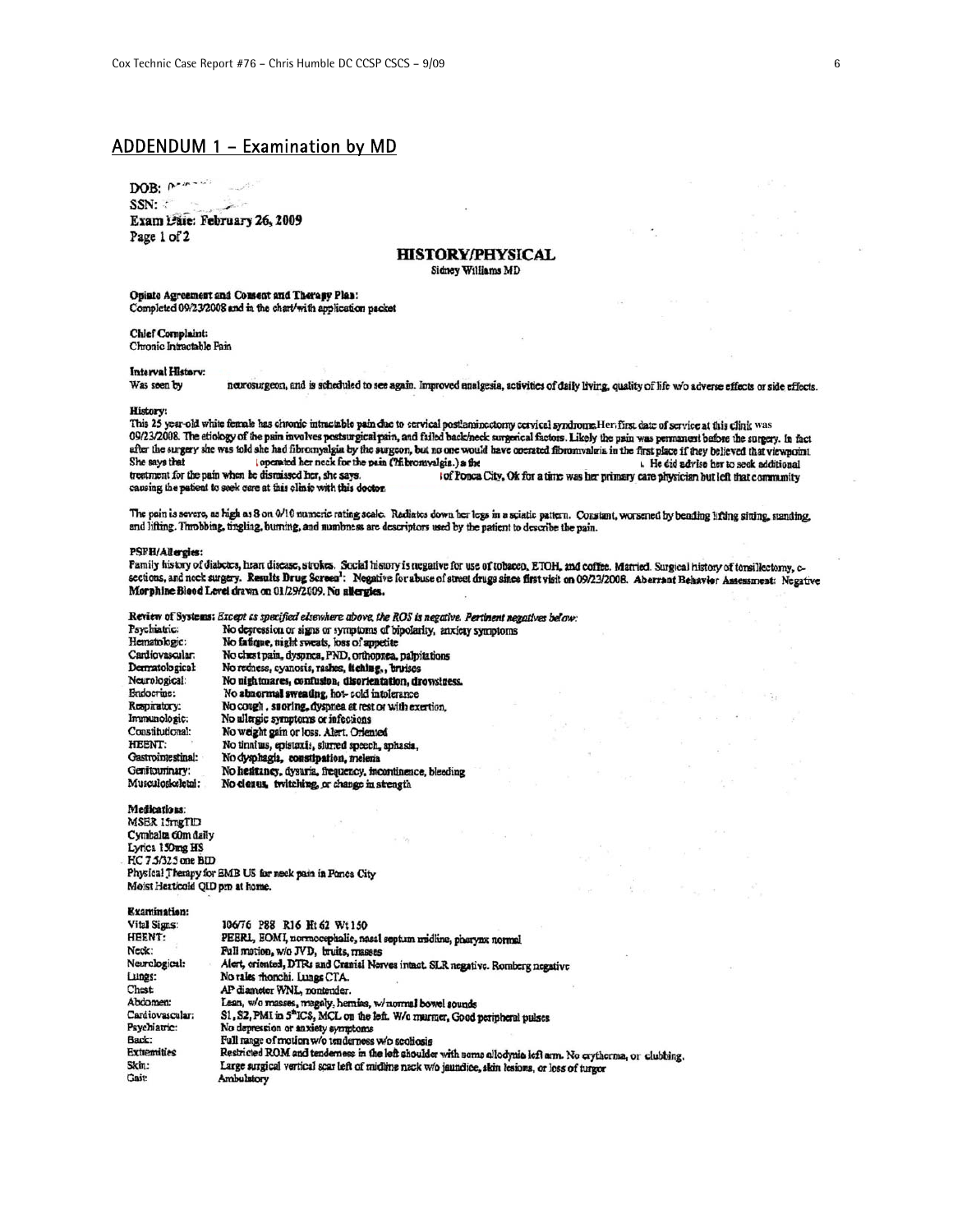#### $DOB: \mathbb{R}^n \to \mathbb{R}^n$  $\mathcal{C}(\mathcal{A})$  . SSN: 255 Exam Law. (20: 25, 26, 2009)

Page 2 of 2

### Diagnosis:

338.29 Chronic Intractable Pain due to 722.81 Cervical poslaminectomy Syndrome 722.11 Thoracic Disc Synchrome V58.69 Long Term Use of Medications

#### Assessment of Therapy:

The patient is alert, oriented, w/o aphasia, agnosia, apraxia, with good speech and memory and intact thinking processes. Considering all factors and based on examination, it appears to be within the realm of reasonable medical certainty that the medications are efficacious without side effects, adverse effects, with improved ADLs and improved analgesia. Therefore it is my professional opinion that the medication should be renewed for another period of time.

#### Counseling /Coordination:

Over 1/2 the time of this visit counseling about differential diagnosis, this particular diagnosis, treatment options and the Pain Cutcomes Assessment Tool #6. Counseled with chiropractor not to use forceful manipulation.

 $\label{eq:1.1} \mu^{(n)} = \frac{1}{2} \left( \frac{1}{2} \left( \frac{1}{2} \left( \frac{1}{2} \right) \right) + \frac{1}{2} \left( \frac{1}{2} \left( \frac{1}{2} \right) \right) + \frac{1}{2} \left( \frac{1}{2} \left( \frac{1}{2} \right) \right) + \frac{1}{2} \left( \frac{1}{2} \left( \frac{1}{2} \right) \right) + \frac{1}{2} \left( \frac{1}{2} \left( \frac{1}{2} \right) \right) + \frac{1}{2} \left( \frac{1}{2} \left( \frac{1$ 

 $\mathcal{V}=\mathcal{V}=\{V_{\alpha}\}$ 

 $\label{eq:2.1} \begin{array}{l} \displaystyle \kappa_{\alpha}=\frac{1}{2}\left(\kappa_{\alpha}-\frac{1}{2}\right)\\ \displaystyle \frac{\kappa_{\alpha}}{\kappa_{\alpha}-\kappa_{\alpha}}=\frac{1}{2}\left(\frac{\kappa_{\alpha}+1}{2}\right)\left(\kappa_{\alpha}-\frac{1}{2}\right)\\ \displaystyle \frac{\kappa_{\alpha}}{\kappa_{\alpha}+2\kappa_{\alpha}-1}\left(\frac{\kappa_{\alpha}}{\kappa_{\alpha}+2\kappa_{\alpha}-1}\right) \end{array}$ 

 $\left\langle \left( \mathbf{v}_{\mathbf{q}} \right)^{\mathbf{q}} \mathbf{v}_{\mathbf{q},\mathbf{p}} \right\rangle_{\mathbf{q}} \leq \left\langle \mathbf{v}_{\mathbf{q}} \right\rangle_{\mathbf{q}}$  $\label{eq:3.1} \Psi^{\alpha}_{\alpha} = -\frac{1}{2} \Omega^{\alpha} \mathcal{E}^{\alpha} \mathcal{E}^{\alpha} \mathcal{E}^{\alpha} \quad ,$ 

 $-16 - 15 + 15$ 

 $\label{eq:12} \mathbf{X} = -\frac{1}{2\sqrt{2}\kappa} \left( \frac{\mathbf{X}}{2} \right)^2 \mathbf{X} = \mathbf{X}^{-1} \mathbf{X} = \mathbf{X}^{-1} \mathbf{X} \mathbf{X}$ 

 $\label{eq:1.1} \mathcal{N}(\mathcal{N})=\mathcal{N}(\mathcal{N})=\mathcal{N}(\mathcal{N})=\mathcal{N}(\mathcal{N})=\mathcal{N}(\mathcal{N})=\mathcal{N}(\mathcal{N})$ 

#### **Lab Orders:** UA, Immunoassays

Time with the Patient: 25 minutes.

Complexity': Medium Complexity of Decision Making.

#### $Plap!$ :

MSER 15mgTID Cymbalta 60m daily  $-24.9$ Lyrica 150mg HS HC 7.5/325 one BID Physical Therapy for EMB US for neck pain in Ponea City RTC 28 days.

Melleurs

Sidney Williams MD DAAPM

Internal Medicine, Diplomate American Academy of Pain Management

<sup>1</sup> Principles of management heing used in this case are in accordance with the "Model Guidelines for the Use of Controlled Substances for the Treatment of Pain" by the Federation of the State Medical Boards of the United States, Inc. 1998. Available at: www.medsch.wise.edu/painpolicy/domestic/model.htm. Accessed on January 30, 2002.

Phone to Dr. Humble the chiropractic, let me talk to him and fax him a copy of this note. He practices in Ponca City.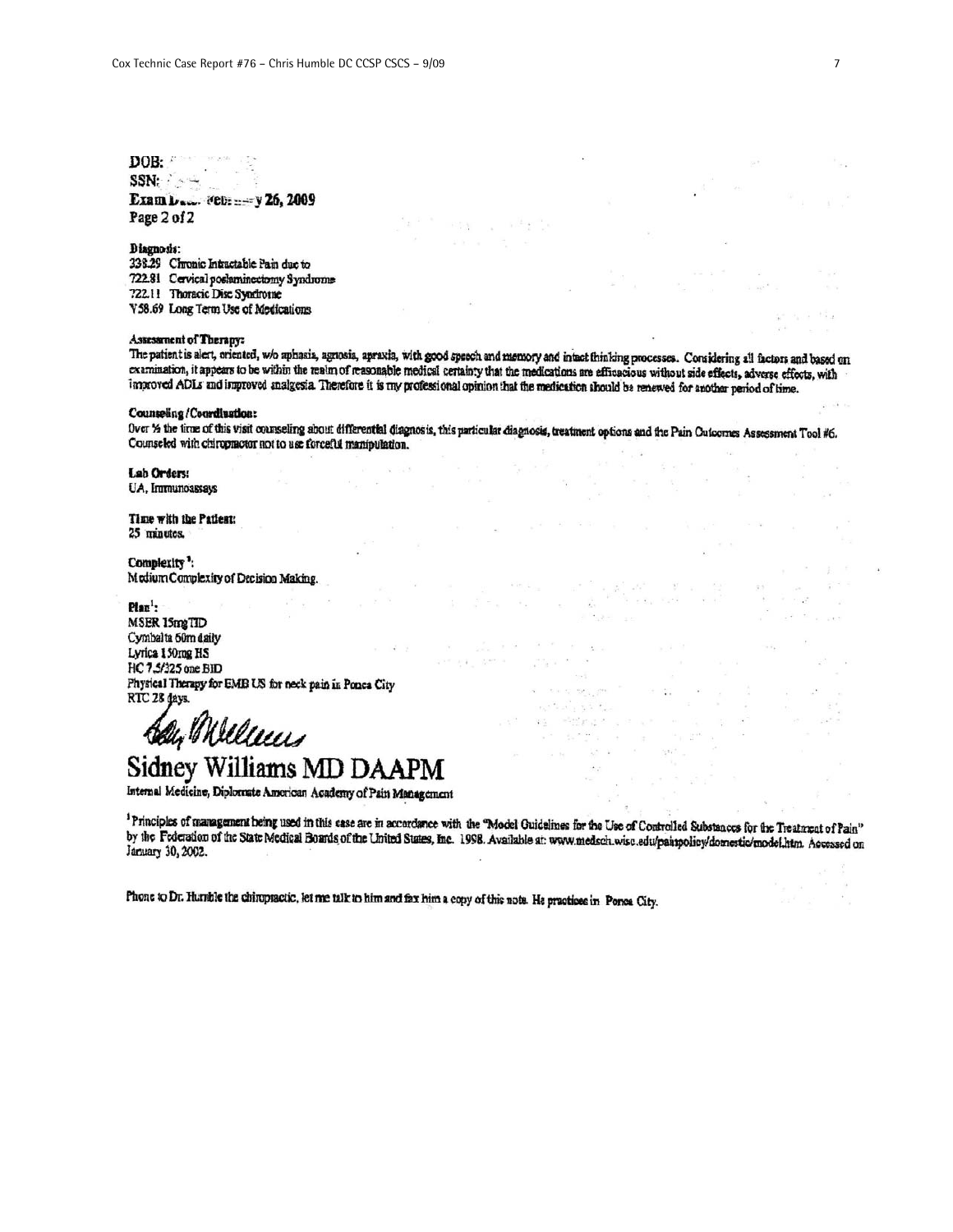## ADDENDUM 2 - LETTER TO REFERRING PHYSICIAN

HUMBLE CHIROPRACTIC, P.C.

CHRIS HUMBLE, D.C., C.C.S.P., C.S.C.S. 1717 N. Fourth Ponca City, OK 74601 Telephone: (580) 762-1122

> Sidney Williams MD DAAPM 801 South Washington Stillwater, OK 74074

Dear Doctor,

March 9, 2009

Amanda presented to my office on March 2, 2009, for evaluation and treatment of her chief complaints; neck and upper back pain along with lower back and left leg pain to her foot. Her history is significant for a cervical laminectomy with anterior fusion at C5/C6 in May of 2008. I reviewed your notes from the February 26, 2009, exam as well as the renort on the February 25, 2009, lumbar MRI without contrast ordered by

Upon examination I found Amanda to stand 5'2", weight was 150 lbs, resting pulse was 104 bpm and blood pressure was 113/76. She was in pain. On a VAS of one to ten she rated her pain an eight today. She had taken morphine, hydrocodone, cymbalta and lyrica for pain in the past 24 hours. Cervical range of motion was surprisingly good with pain elicited only in the mid thoracic spine. Lumbar range of motion was limited on flexion at 70 d, extension at 20 d with pain noted at L4/L5. Right and left lateral flexion were mildly limited with pain in the contra lateral lower back. Spinal palpation revealed joint dysfunction with muscle spasm at C2/C3, T3/T4, T4/T5, T9/T10, L3/L4/L5. AP and lateral lumbar X-Rays reveal hyper lordosis of the L4/L5/S1 segment due to the sacral base anterior migration. I see very little to support the spondylolisthesis that Amanda states she has. It is more of an extension misalignment of L4 on L5, a slight retrolisthesis, than anything else. The lateral cervical film confirmed the C5/C6 fusion.

I agree that traditional HVLA thrust is contraindicated in this patient. I use a technique developed by Dr. James Cox at the National University of Health Sciences. It utilizes a specifically designed table that allows long y axis decompression while the doctor controls the amount and direction(s) of the small force that is applied. I have enclosed a brochure for you to review at your convenience. Amanda stated that she did feel some relief after the first two treatments.

Thank you for allowing me to participate in the care of your patient.

Sincerely Chris A. Humble DC.